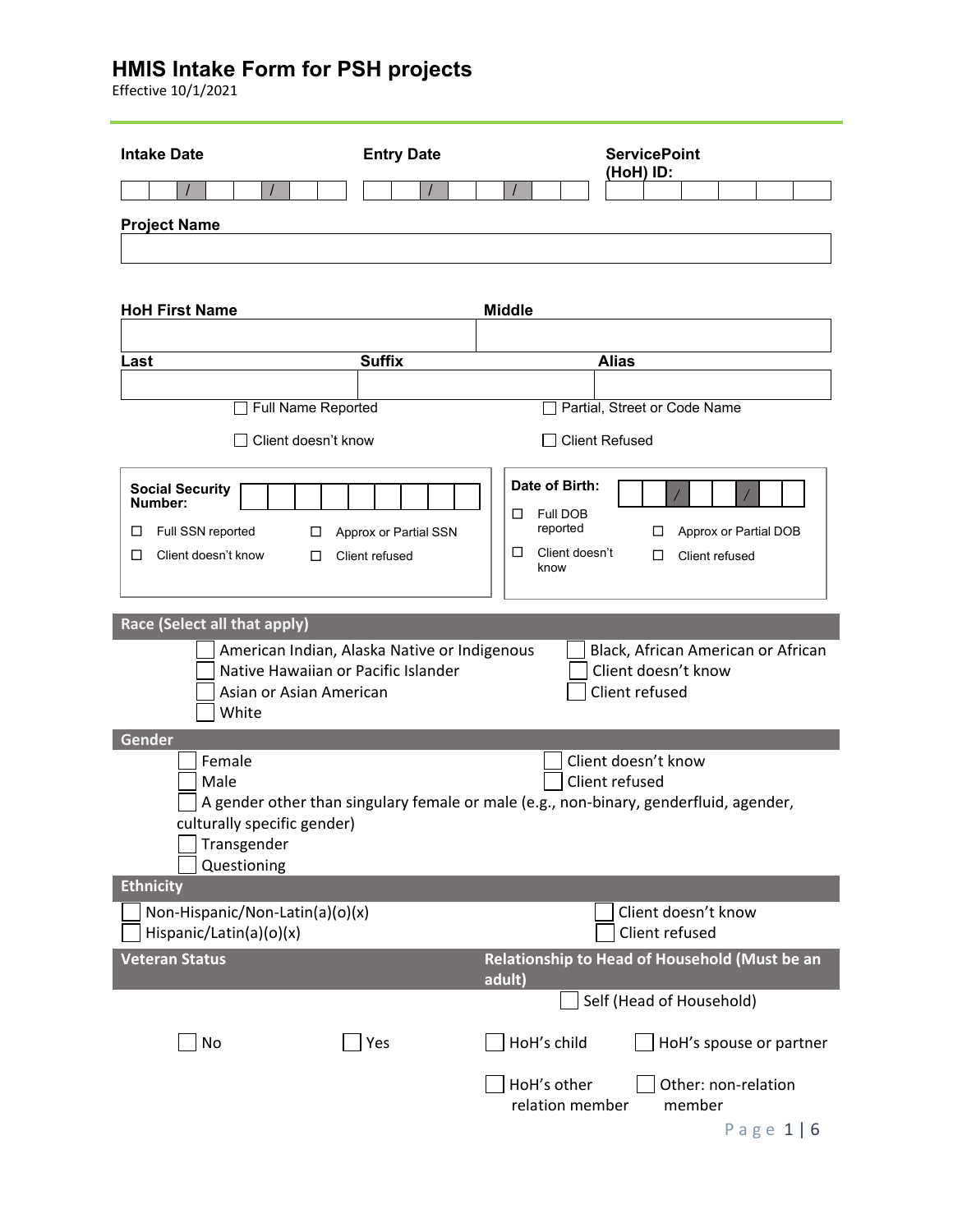| <b>Housing Move-in Date</b>                                                    |                     |
|--------------------------------------------------------------------------------|---------------------|
| Based on the housing move-in date above, what county was the client housed in? |                     |
| <b>Unit Address</b>                                                            |                     |
| <b>Unit City</b>                                                               |                     |
| <b>Unit Zip</b>                                                                |                     |
| Number of bedrooms in unit                                                     |                     |
| Number of people in unit                                                       |                     |
|                                                                                |                     |
| <b>Health Insurance</b>                                                        |                     |
| No                                                                             | Client doesn't know |
| Yes (identify source below)                                                    | Client              |

| <b>1 CS (IGGITULY SOULCE DEIUW)</b>                                                                                                                                  | viiti                                                                                                                                          |
|----------------------------------------------------------------------------------------------------------------------------------------------------------------------|------------------------------------------------------------------------------------------------------------------------------------------------|
| Source:                                                                                                                                                              |                                                                                                                                                |
| Medicaid<br>State Children's Health Insurance (KCHIP)<br><b>Employer-Provided Health Insurance</b><br>Private Pay Health Insurance<br>Indian Health Services Program | Medicare<br><b>VA Medical Services</b><br>$\Box$ Health Insurance obtained through COBRA<br><b>State Health Insurance for Adults</b><br>Other: |
|                                                                                                                                                                      |                                                                                                                                                |

| <b>Disability</b>                                                                                                              |                              |                           |                                              |                                        |                                                                                                                 |                          |
|--------------------------------------------------------------------------------------------------------------------------------|------------------------------|---------------------------|----------------------------------------------|----------------------------------------|-----------------------------------------------------------------------------------------------------------------|--------------------------|
| Do you have a physical, mental or emotional Impairment, a post-traumatic stress disorder, or brain injury; a                   |                              |                           |                                              |                                        |                                                                                                                 |                          |
| No.                                                                                                                            | Yes (indicate type(s) below) |                           |                                              | Client doesn't know                    | development disability, HIV/AIDS, or a diagnosable substance abuse problem?<br>Client refused<br>$\blacksquare$ |                          |
|                                                                                                                                |                              |                           |                                              |                                        |                                                                                                                 |                          |
|                                                                                                                                | <b>Physical</b>              | <b>Mental Health</b>      | <b>Chronic</b><br><b>Health</b><br>Condition | Alcohol<br><b>Orugs</b><br>$\Box$ Both | Developmental                                                                                                   | <b>HIV/AIDS</b>          |
| Expected to be of long-<br>continued and indefinite<br>duration and substantially<br>impairs ability to live<br>independently: | Yes<br>No                    | $\Box$<br>Yes<br>П<br>No. | Yes<br>П<br>No                               | Yes<br>$\Box$<br>П<br>No               | Yes<br>□<br>ㄱ<br>No                                                                                             | □<br>Yes<br>$\Box$<br>No |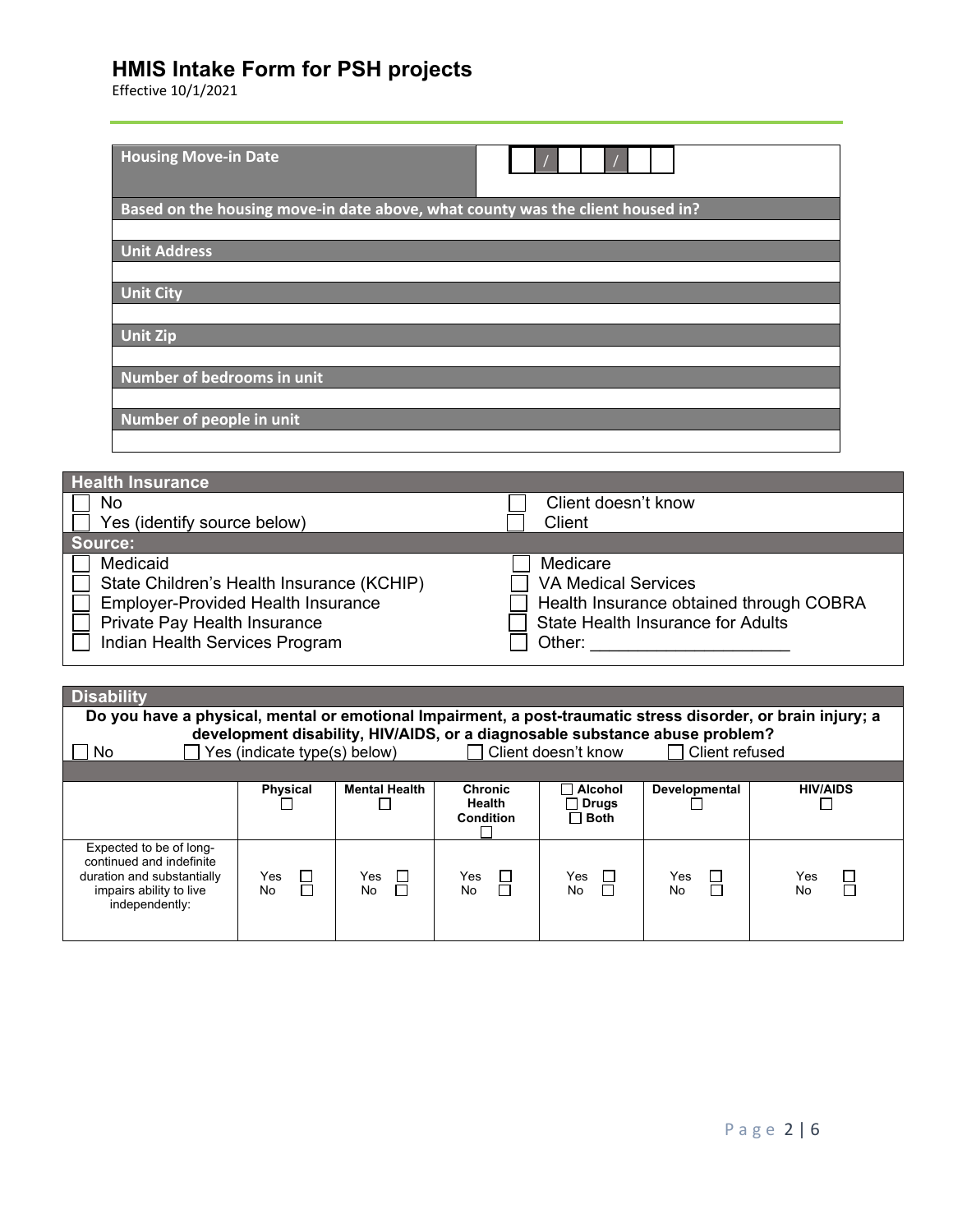# **\*\*Only answer the following questions for Adults and HoH. \*\***

| <b>Child Support</b><br>Alimony or other spousal support     | \$<br>. 00<br>\$<br>. 00          |
|--------------------------------------------------------------|-----------------------------------|
| Pension or retirement income from a former<br>job            | \$<br>00                          |
| Private disability Insurance                                 | \$<br>00                          |
| General Assistance (GA)                                      | \$<br>00                          |
| TANF)                                                        |                                   |
| <b>Temporary Assistance for Needy Families</b>               | \$<br>00                          |
| <b>Worker's Compensation</b>                                 | \$<br>. 00                        |
| VA Non-Service-Connected Disability Pension                  | \$<br>. 00                        |
| Compensation                                                 |                                   |
| VA Service-Connected Disability                              | \$<br>00                          |
| <b>Retirement Income from Social Security</b>                | \$<br>.00                         |
| Social Security Disability Income (SSDI)                     | \$<br>.00                         |
| Unemployment Insurance<br>Supplemental Security Income (SSI) | \$<br>00<br>\$<br>. 00            |
| Earned income (i.e., employment income)                      | \$<br>. 00                        |
| Source:                                                      | <b>Amount:</b>                    |
| Client refused<br>Client doesn't know                        |                                   |
| No/None at all                                               | Yes (identify source and amounts) |
| <b>Income</b>                                                |                                   |

| <b>Non-Cash Benefits</b>                                                                                                                                                                                                                      |                             |
|-----------------------------------------------------------------------------------------------------------------------------------------------------------------------------------------------------------------------------------------------|-----------------------------|
| No/None at all                                                                                                                                                                                                                                | Yes (Identify source below) |
| Client doesn't know                                                                                                                                                                                                                           | Client refused              |
| Source:                                                                                                                                                                                                                                       |                             |
| Supplemental Nutrition Assistance Program (SNAP)<br>Special Supplemental, Nutrition Program for Women, Infants, and Children (WIC)<br><b>TANF Child Care services</b><br>TANF transportation services<br>Other TANF-funded services<br>Other: |                             |

#### **Client's Prior Living Situation - Prior to Project Entry**

|                                           |                                   | (Select one Living Situation and <b>answer the corresponding questions in the order in which they appear</b> ) |                      |
|-------------------------------------------|-----------------------------------|----------------------------------------------------------------------------------------------------------------|----------------------|
| <b>Literally Homeless Situation</b>       | <b>Institutional Situation</b>    | <b>Transitional/Permanent Housing</b>                                                                          |                      |
|                                           |                                   | <b>Situation</b>                                                                                               | <b>Other</b>         |
| $\Box$ Place not meant for habitation     | $\Box$ Foster care home or        | Residential project or halfway house with no<br>$\blacksquare$                                                 |                      |
| (e.g. a vehicle, abandoned building,      | foster group home                 | homeless criteria                                                                                              |                      |
| bus/train/subway station, airport,        |                                   | $\Box$ Hotel or motel paid for without emergency                                                               |                      |
| anywhere outside).                        | Hospital or other                 | shelter voucher                                                                                                |                      |
|                                           | residential non-psychiatric       | $\Box$ Transitional housing for homeless persons                                                               | Client doesn't       |
| $\Box$ Emergency shelter, including hotel | medical facility                  | (including homeless youth)                                                                                     | know                 |
| or motel paid for with emergency          |                                   | $\Box$ Host Home (non-crisis)                                                                                  | Client refused<br>ΙI |
| shelter voucher                           | $\Box$ Jail, prison or juvenile   | Staying or living in a friend's room, apartment or                                                             |                      |
|                                           | detention facility                | house                                                                                                          |                      |
| Safe Haven<br>$\Box$                      |                                   | $\Box$ Staying or living in a family member's room,                                                            |                      |
|                                           | $\Box$ Long-term care facility or | apartment or house                                                                                             |                      |
|                                           | nursing home                      | □Rental by client, with GPD TIP housing                                                                        |                      |
|                                           |                                   | subsidy                                                                                                        |                      |
|                                           |                                   | Rental by client, with VASH housing subsidy                                                                    |                      |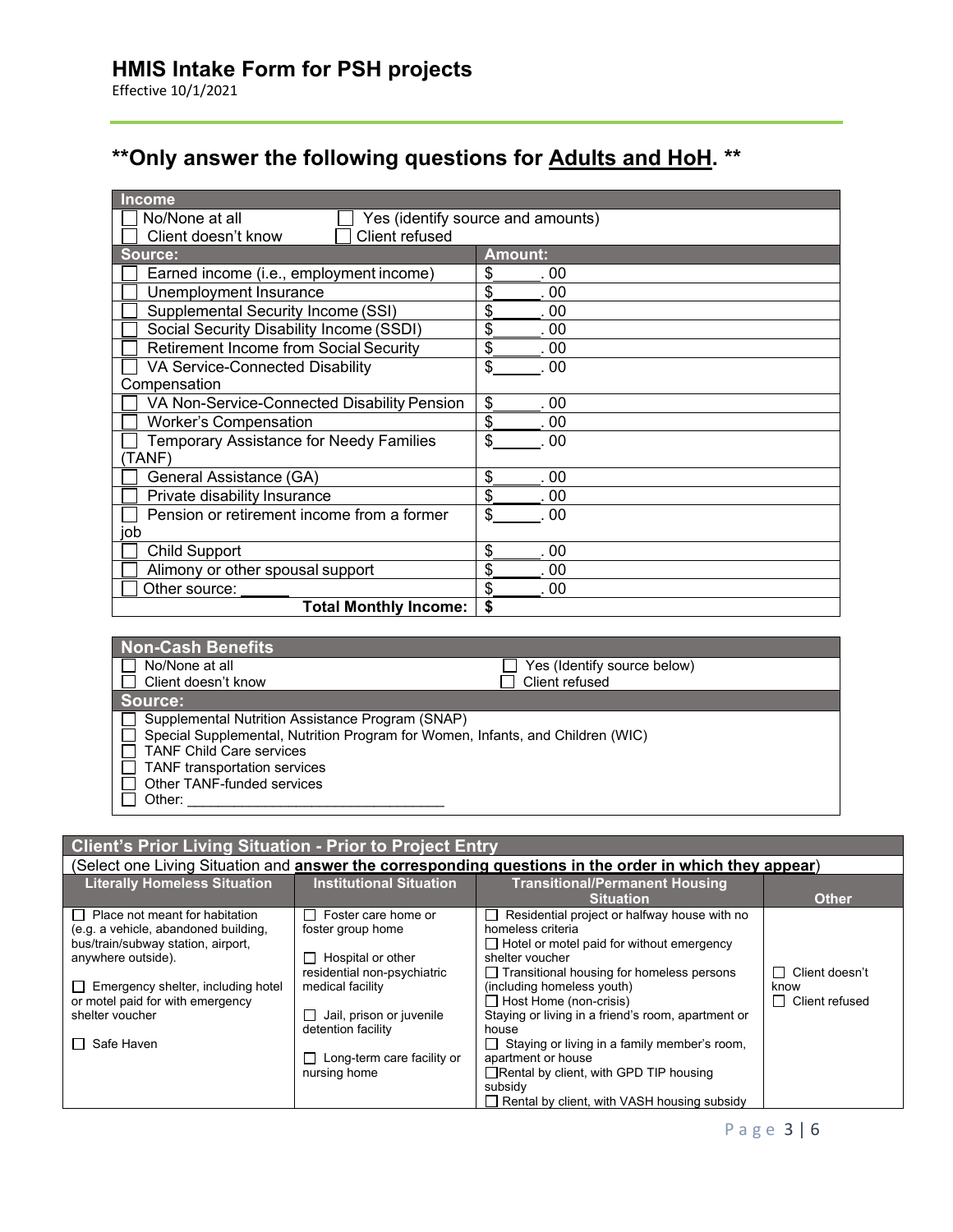| Psychiatric hospital or<br>$\Box$ Permanent housing (other than RRH) for<br>other psychiatric facility<br>formerly homeless persons<br>Rental by client, with RRH or equivalent<br>$\Box$ Substance abuse<br>subsidy<br>Rental by client, with HCV voucher (tenant or<br>treatment facility or detox<br>center<br>project based)<br>$\Box$ Rental by client in a public housing unit<br>$\Box$ Rental by client, no ongoing housing subsidy<br>Rental by client with other ongoing housing<br>subsidy<br>$\Box$ Owned by client, with ongoing housing<br>subsidy<br>$\Box$ Owned by client, no ongoing housing<br>subsidy<br>Length of Stay in Prior Living Situation (i.e.<br>Length of Stay in Prior Living<br>Length of Stay in Prior<br>Living Situation (i.e. the<br>the housing situation identified above)<br>Situation (i.e. the literally homeless<br>situation identified above)?<br>institutional situation<br>identified above)?<br>One night or less<br>Two to six nights<br>One night or less<br>П<br>l 1<br>One week or more but less than one month<br>$\Box$ Two to six nights<br>One night or less<br>$\Box$ Client doesn't<br>П<br>$\Box$ One week or more but less than<br>Two to six nights<br>п<br>П<br>One month or more but less than 90 days<br>know<br>$\Box$ One week or more but<br>90 days or more but less than one year<br>$\Box$ Client refused<br>one month<br>П<br>$\Box$ One month or more but less than<br>less than one month<br>One year or longer<br>□<br>90 days<br>$\Box$ One month or more but<br>$\Box$ 90 days or more but less than one<br>less than 90 days<br>Did you stay in the housing situation less<br>$\Box$ 90 days or more but less<br>than 7 nights?<br>year<br>$\Box$ One year or longer<br>than one year<br>$\Box$ One year or longer<br>$\Box$ Yes (If YES – Complete SECTION III)<br>No (If NO - End Homeless History Interview)<br>Did you stay in the<br>institutional situation less<br>than 90 days?<br>$\Box$ Yes (If YES - Complete<br><b>SECTION III)</b><br>$\Box$ No (If NO - End<br>Homeless History Interview)<br>On the night before<br>On the night before entering the housing<br>situation did you stay on the streets, in<br>entering the institutional<br>$\Box$ N/A<br>situation did you stay on<br>emergency shelter or a safe haven?<br>(Complete SECTION IV Below)<br>the streets, in emergency<br>$\Box$ Client doesn't<br>shelter or a safe haven?<br>$\Box$ Yes (If YES – Complete SECTION IV)<br>know<br>No (If NO - End Homeless History Interview)<br>$\Box$ Client refused |                             |  |
|--------------------------------------------------------------------------------------------------------------------------------------------------------------------------------------------------------------------------------------------------------------------------------------------------------------------------------------------------------------------------------------------------------------------------------------------------------------------------------------------------------------------------------------------------------------------------------------------------------------------------------------------------------------------------------------------------------------------------------------------------------------------------------------------------------------------------------------------------------------------------------------------------------------------------------------------------------------------------------------------------------------------------------------------------------------------------------------------------------------------------------------------------------------------------------------------------------------------------------------------------------------------------------------------------------------------------------------------------------------------------------------------------------------------------------------------------------------------------------------------------------------------------------------------------------------------------------------------------------------------------------------------------------------------------------------------------------------------------------------------------------------------------------------------------------------------------------------------------------------------------------------------------------------------------------------------------------------------------------------------------------------------------------------------------------------------------------------------------------------------------------------------------------------------------------------------------------------------------------------------------------------------------------------------------------------------------------------------------------------------------------------------------------------------------------------------------------------------------------------------------------------------------------------------------------------------|-----------------------------|--|
|                                                                                                                                                                                                                                                                                                                                                                                                                                                                                                                                                                                                                                                                                                                                                                                                                                                                                                                                                                                                                                                                                                                                                                                                                                                                                                                                                                                                                                                                                                                                                                                                                                                                                                                                                                                                                                                                                                                                                                                                                                                                                                                                                                                                                                                                                                                                                                                                                                                                                                                                                                    |                             |  |
|                                                                                                                                                                                                                                                                                                                                                                                                                                                                                                                                                                                                                                                                                                                                                                                                                                                                                                                                                                                                                                                                                                                                                                                                                                                                                                                                                                                                                                                                                                                                                                                                                                                                                                                                                                                                                                                                                                                                                                                                                                                                                                                                                                                                                                                                                                                                                                                                                                                                                                                                                                    |                             |  |
|                                                                                                                                                                                                                                                                                                                                                                                                                                                                                                                                                                                                                                                                                                                                                                                                                                                                                                                                                                                                                                                                                                                                                                                                                                                                                                                                                                                                                                                                                                                                                                                                                                                                                                                                                                                                                                                                                                                                                                                                                                                                                                                                                                                                                                                                                                                                                                                                                                                                                                                                                                    |                             |  |
|                                                                                                                                                                                                                                                                                                                                                                                                                                                                                                                                                                                                                                                                                                                                                                                                                                                                                                                                                                                                                                                                                                                                                                                                                                                                                                                                                                                                                                                                                                                                                                                                                                                                                                                                                                                                                                                                                                                                                                                                                                                                                                                                                                                                                                                                                                                                                                                                                                                                                                                                                                    |                             |  |
|                                                                                                                                                                                                                                                                                                                                                                                                                                                                                                                                                                                                                                                                                                                                                                                                                                                                                                                                                                                                                                                                                                                                                                                                                                                                                                                                                                                                                                                                                                                                                                                                                                                                                                                                                                                                                                                                                                                                                                                                                                                                                                                                                                                                                                                                                                                                                                                                                                                                                                                                                                    |                             |  |
|                                                                                                                                                                                                                                                                                                                                                                                                                                                                                                                                                                                                                                                                                                                                                                                                                                                                                                                                                                                                                                                                                                                                                                                                                                                                                                                                                                                                                                                                                                                                                                                                                                                                                                                                                                                                                                                                                                                                                                                                                                                                                                                                                                                                                                                                                                                                                                                                                                                                                                                                                                    |                             |  |
|                                                                                                                                                                                                                                                                                                                                                                                                                                                                                                                                                                                                                                                                                                                                                                                                                                                                                                                                                                                                                                                                                                                                                                                                                                                                                                                                                                                                                                                                                                                                                                                                                                                                                                                                                                                                                                                                                                                                                                                                                                                                                                                                                                                                                                                                                                                                                                                                                                                                                                                                                                    |                             |  |
|                                                                                                                                                                                                                                                                                                                                                                                                                                                                                                                                                                                                                                                                                                                                                                                                                                                                                                                                                                                                                                                                                                                                                                                                                                                                                                                                                                                                                                                                                                                                                                                                                                                                                                                                                                                                                                                                                                                                                                                                                                                                                                                                                                                                                                                                                                                                                                                                                                                                                                                                                                    |                             |  |
|                                                                                                                                                                                                                                                                                                                                                                                                                                                                                                                                                                                                                                                                                                                                                                                                                                                                                                                                                                                                                                                                                                                                                                                                                                                                                                                                                                                                                                                                                                                                                                                                                                                                                                                                                                                                                                                                                                                                                                                                                                                                                                                                                                                                                                                                                                                                                                                                                                                                                                                                                                    |                             |  |
|                                                                                                                                                                                                                                                                                                                                                                                                                                                                                                                                                                                                                                                                                                                                                                                                                                                                                                                                                                                                                                                                                                                                                                                                                                                                                                                                                                                                                                                                                                                                                                                                                                                                                                                                                                                                                                                                                                                                                                                                                                                                                                                                                                                                                                                                                                                                                                                                                                                                                                                                                                    |                             |  |
|                                                                                                                                                                                                                                                                                                                                                                                                                                                                                                                                                                                                                                                                                                                                                                                                                                                                                                                                                                                                                                                                                                                                                                                                                                                                                                                                                                                                                                                                                                                                                                                                                                                                                                                                                                                                                                                                                                                                                                                                                                                                                                                                                                                                                                                                                                                                                                                                                                                                                                                                                                    |                             |  |
|                                                                                                                                                                                                                                                                                                                                                                                                                                                                                                                                                                                                                                                                                                                                                                                                                                                                                                                                                                                                                                                                                                                                                                                                                                                                                                                                                                                                                                                                                                                                                                                                                                                                                                                                                                                                                                                                                                                                                                                                                                                                                                                                                                                                                                                                                                                                                                                                                                                                                                                                                                    |                             |  |
|                                                                                                                                                                                                                                                                                                                                                                                                                                                                                                                                                                                                                                                                                                                                                                                                                                                                                                                                                                                                                                                                                                                                                                                                                                                                                                                                                                                                                                                                                                                                                                                                                                                                                                                                                                                                                                                                                                                                                                                                                                                                                                                                                                                                                                                                                                                                                                                                                                                                                                                                                                    |                             |  |
|                                                                                                                                                                                                                                                                                                                                                                                                                                                                                                                                                                                                                                                                                                                                                                                                                                                                                                                                                                                                                                                                                                                                                                                                                                                                                                                                                                                                                                                                                                                                                                                                                                                                                                                                                                                                                                                                                                                                                                                                                                                                                                                                                                                                                                                                                                                                                                                                                                                                                                                                                                    |                             |  |
|                                                                                                                                                                                                                                                                                                                                                                                                                                                                                                                                                                                                                                                                                                                                                                                                                                                                                                                                                                                                                                                                                                                                                                                                                                                                                                                                                                                                                                                                                                                                                                                                                                                                                                                                                                                                                                                                                                                                                                                                                                                                                                                                                                                                                                                                                                                                                                                                                                                                                                                                                                    |                             |  |
|                                                                                                                                                                                                                                                                                                                                                                                                                                                                                                                                                                                                                                                                                                                                                                                                                                                                                                                                                                                                                                                                                                                                                                                                                                                                                                                                                                                                                                                                                                                                                                                                                                                                                                                                                                                                                                                                                                                                                                                                                                                                                                                                                                                                                                                                                                                                                                                                                                                                                                                                                                    |                             |  |
|                                                                                                                                                                                                                                                                                                                                                                                                                                                                                                                                                                                                                                                                                                                                                                                                                                                                                                                                                                                                                                                                                                                                                                                                                                                                                                                                                                                                                                                                                                                                                                                                                                                                                                                                                                                                                                                                                                                                                                                                                                                                                                                                                                                                                                                                                                                                                                                                                                                                                                                                                                    |                             |  |
|                                                                                                                                                                                                                                                                                                                                                                                                                                                                                                                                                                                                                                                                                                                                                                                                                                                                                                                                                                                                                                                                                                                                                                                                                                                                                                                                                                                                                                                                                                                                                                                                                                                                                                                                                                                                                                                                                                                                                                                                                                                                                                                                                                                                                                                                                                                                                                                                                                                                                                                                                                    |                             |  |
|                                                                                                                                                                                                                                                                                                                                                                                                                                                                                                                                                                                                                                                                                                                                                                                                                                                                                                                                                                                                                                                                                                                                                                                                                                                                                                                                                                                                                                                                                                                                                                                                                                                                                                                                                                                                                                                                                                                                                                                                                                                                                                                                                                                                                                                                                                                                                                                                                                                                                                                                                                    |                             |  |
|                                                                                                                                                                                                                                                                                                                                                                                                                                                                                                                                                                                                                                                                                                                                                                                                                                                                                                                                                                                                                                                                                                                                                                                                                                                                                                                                                                                                                                                                                                                                                                                                                                                                                                                                                                                                                                                                                                                                                                                                                                                                                                                                                                                                                                                                                                                                                                                                                                                                                                                                                                    |                             |  |
|                                                                                                                                                                                                                                                                                                                                                                                                                                                                                                                                                                                                                                                                                                                                                                                                                                                                                                                                                                                                                                                                                                                                                                                                                                                                                                                                                                                                                                                                                                                                                                                                                                                                                                                                                                                                                                                                                                                                                                                                                                                                                                                                                                                                                                                                                                                                                                                                                                                                                                                                                                    |                             |  |
|                                                                                                                                                                                                                                                                                                                                                                                                                                                                                                                                                                                                                                                                                                                                                                                                                                                                                                                                                                                                                                                                                                                                                                                                                                                                                                                                                                                                                                                                                                                                                                                                                                                                                                                                                                                                                                                                                                                                                                                                                                                                                                                                                                                                                                                                                                                                                                                                                                                                                                                                                                    |                             |  |
|                                                                                                                                                                                                                                                                                                                                                                                                                                                                                                                                                                                                                                                                                                                                                                                                                                                                                                                                                                                                                                                                                                                                                                                                                                                                                                                                                                                                                                                                                                                                                                                                                                                                                                                                                                                                                                                                                                                                                                                                                                                                                                                                                                                                                                                                                                                                                                                                                                                                                                                                                                    |                             |  |
|                                                                                                                                                                                                                                                                                                                                                                                                                                                                                                                                                                                                                                                                                                                                                                                                                                                                                                                                                                                                                                                                                                                                                                                                                                                                                                                                                                                                                                                                                                                                                                                                                                                                                                                                                                                                                                                                                                                                                                                                                                                                                                                                                                                                                                                                                                                                                                                                                                                                                                                                                                    |                             |  |
|                                                                                                                                                                                                                                                                                                                                                                                                                                                                                                                                                                                                                                                                                                                                                                                                                                                                                                                                                                                                                                                                                                                                                                                                                                                                                                                                                                                                                                                                                                                                                                                                                                                                                                                                                                                                                                                                                                                                                                                                                                                                                                                                                                                                                                                                                                                                                                                                                                                                                                                                                                    |                             |  |
|                                                                                                                                                                                                                                                                                                                                                                                                                                                                                                                                                                                                                                                                                                                                                                                                                                                                                                                                                                                                                                                                                                                                                                                                                                                                                                                                                                                                                                                                                                                                                                                                                                                                                                                                                                                                                                                                                                                                                                                                                                                                                                                                                                                                                                                                                                                                                                                                                                                                                                                                                                    |                             |  |
|                                                                                                                                                                                                                                                                                                                                                                                                                                                                                                                                                                                                                                                                                                                                                                                                                                                                                                                                                                                                                                                                                                                                                                                                                                                                                                                                                                                                                                                                                                                                                                                                                                                                                                                                                                                                                                                                                                                                                                                                                                                                                                                                                                                                                                                                                                                                                                                                                                                                                                                                                                    |                             |  |
|                                                                                                                                                                                                                                                                                                                                                                                                                                                                                                                                                                                                                                                                                                                                                                                                                                                                                                                                                                                                                                                                                                                                                                                                                                                                                                                                                                                                                                                                                                                                                                                                                                                                                                                                                                                                                                                                                                                                                                                                                                                                                                                                                                                                                                                                                                                                                                                                                                                                                                                                                                    |                             |  |
|                                                                                                                                                                                                                                                                                                                                                                                                                                                                                                                                                                                                                                                                                                                                                                                                                                                                                                                                                                                                                                                                                                                                                                                                                                                                                                                                                                                                                                                                                                                                                                                                                                                                                                                                                                                                                                                                                                                                                                                                                                                                                                                                                                                                                                                                                                                                                                                                                                                                                                                                                                    |                             |  |
|                                                                                                                                                                                                                                                                                                                                                                                                                                                                                                                                                                                                                                                                                                                                                                                                                                                                                                                                                                                                                                                                                                                                                                                                                                                                                                                                                                                                                                                                                                                                                                                                                                                                                                                                                                                                                                                                                                                                                                                                                                                                                                                                                                                                                                                                                                                                                                                                                                                                                                                                                                    |                             |  |
|                                                                                                                                                                                                                                                                                                                                                                                                                                                                                                                                                                                                                                                                                                                                                                                                                                                                                                                                                                                                                                                                                                                                                                                                                                                                                                                                                                                                                                                                                                                                                                                                                                                                                                                                                                                                                                                                                                                                                                                                                                                                                                                                                                                                                                                                                                                                                                                                                                                                                                                                                                    |                             |  |
|                                                                                                                                                                                                                                                                                                                                                                                                                                                                                                                                                                                                                                                                                                                                                                                                                                                                                                                                                                                                                                                                                                                                                                                                                                                                                                                                                                                                                                                                                                                                                                                                                                                                                                                                                                                                                                                                                                                                                                                                                                                                                                                                                                                                                                                                                                                                                                                                                                                                                                                                                                    |                             |  |
|                                                                                                                                                                                                                                                                                                                                                                                                                                                                                                                                                                                                                                                                                                                                                                                                                                                                                                                                                                                                                                                                                                                                                                                                                                                                                                                                                                                                                                                                                                                                                                                                                                                                                                                                                                                                                                                                                                                                                                                                                                                                                                                                                                                                                                                                                                                                                                                                                                                                                                                                                                    |                             |  |
|                                                                                                                                                                                                                                                                                                                                                                                                                                                                                                                                                                                                                                                                                                                                                                                                                                                                                                                                                                                                                                                                                                                                                                                                                                                                                                                                                                                                                                                                                                                                                                                                                                                                                                                                                                                                                                                                                                                                                                                                                                                                                                                                                                                                                                                                                                                                                                                                                                                                                                                                                                    |                             |  |
|                                                                                                                                                                                                                                                                                                                                                                                                                                                                                                                                                                                                                                                                                                                                                                                                                                                                                                                                                                                                                                                                                                                                                                                                                                                                                                                                                                                                                                                                                                                                                                                                                                                                                                                                                                                                                                                                                                                                                                                                                                                                                                                                                                                                                                                                                                                                                                                                                                                                                                                                                                    |                             |  |
|                                                                                                                                                                                                                                                                                                                                                                                                                                                                                                                                                                                                                                                                                                                                                                                                                                                                                                                                                                                                                                                                                                                                                                                                                                                                                                                                                                                                                                                                                                                                                                                                                                                                                                                                                                                                                                                                                                                                                                                                                                                                                                                                                                                                                                                                                                                                                                                                                                                                                                                                                                    |                             |  |
| $\Box$ Yes (If YES – Complete                                                                                                                                                                                                                                                                                                                                                                                                                                                                                                                                                                                                                                                                                                                                                                                                                                                                                                                                                                                                                                                                                                                                                                                                                                                                                                                                                                                                                                                                                                                                                                                                                                                                                                                                                                                                                                                                                                                                                                                                                                                                                                                                                                                                                                                                                                                                                                                                                                                                                                                                      |                             |  |
| <b>SECTION IV)</b>                                                                                                                                                                                                                                                                                                                                                                                                                                                                                                                                                                                                                                                                                                                                                                                                                                                                                                                                                                                                                                                                                                                                                                                                                                                                                                                                                                                                                                                                                                                                                                                                                                                                                                                                                                                                                                                                                                                                                                                                                                                                                                                                                                                                                                                                                                                                                                                                                                                                                                                                                 |                             |  |
| $\Box$ No (If NO – End                                                                                                                                                                                                                                                                                                                                                                                                                                                                                                                                                                                                                                                                                                                                                                                                                                                                                                                                                                                                                                                                                                                                                                                                                                                                                                                                                                                                                                                                                                                                                                                                                                                                                                                                                                                                                                                                                                                                                                                                                                                                                                                                                                                                                                                                                                                                                                                                                                                                                                                                             |                             |  |
|                                                                                                                                                                                                                                                                                                                                                                                                                                                                                                                                                                                                                                                                                                                                                                                                                                                                                                                                                                                                                                                                                                                                                                                                                                                                                                                                                                                                                                                                                                                                                                                                                                                                                                                                                                                                                                                                                                                                                                                                                                                                                                                                                                                                                                                                                                                                                                                                                                                                                                                                                                    | Homeless History Interview) |  |

| On the night before your previous stay, was that on the streets, in an Emergency   | Approximate start of homelessness:                                                |
|------------------------------------------------------------------------------------|-----------------------------------------------------------------------------------|
| Shelter, or Safe Haven?                                                            |                                                                                   |
| Π No<br>Yes                                                                        |                                                                                   |
|                                                                                    |                                                                                   |
| Total number of times homeless on the street, in ES, or SH in the past three years | Total number of months homeless on the street, in emergency shelter, or SH in the |
| One time<br>Two times<br>$\Box$ Three times                                        | past three years                                                                  |
| Client doesn't know<br>$\Box$ Client refused<br>Four times                         |                                                                                   |

| <b>Domestic Violence</b>                                                                                                   |                                                                                                       |                             |
|----------------------------------------------------------------------------------------------------------------------------|-------------------------------------------------------------------------------------------------------|-----------------------------|
| Yes<br>No                                                                                                                  | Are you, or have you been a survivor of domestic or intimate partner violence?<br>Client doesn't know | Client refused              |
| If YES, how long ago did you have this experience?<br>Within the past 3 months<br>3 to 6 months ago<br>Client doesn't know | year ago or more<br>6 months to 1 year ago<br>Client refused                                          |                             |
|                                                                                                                            |                                                                                                       | $\sim$ $\sim$ $\sim$ $\sim$ |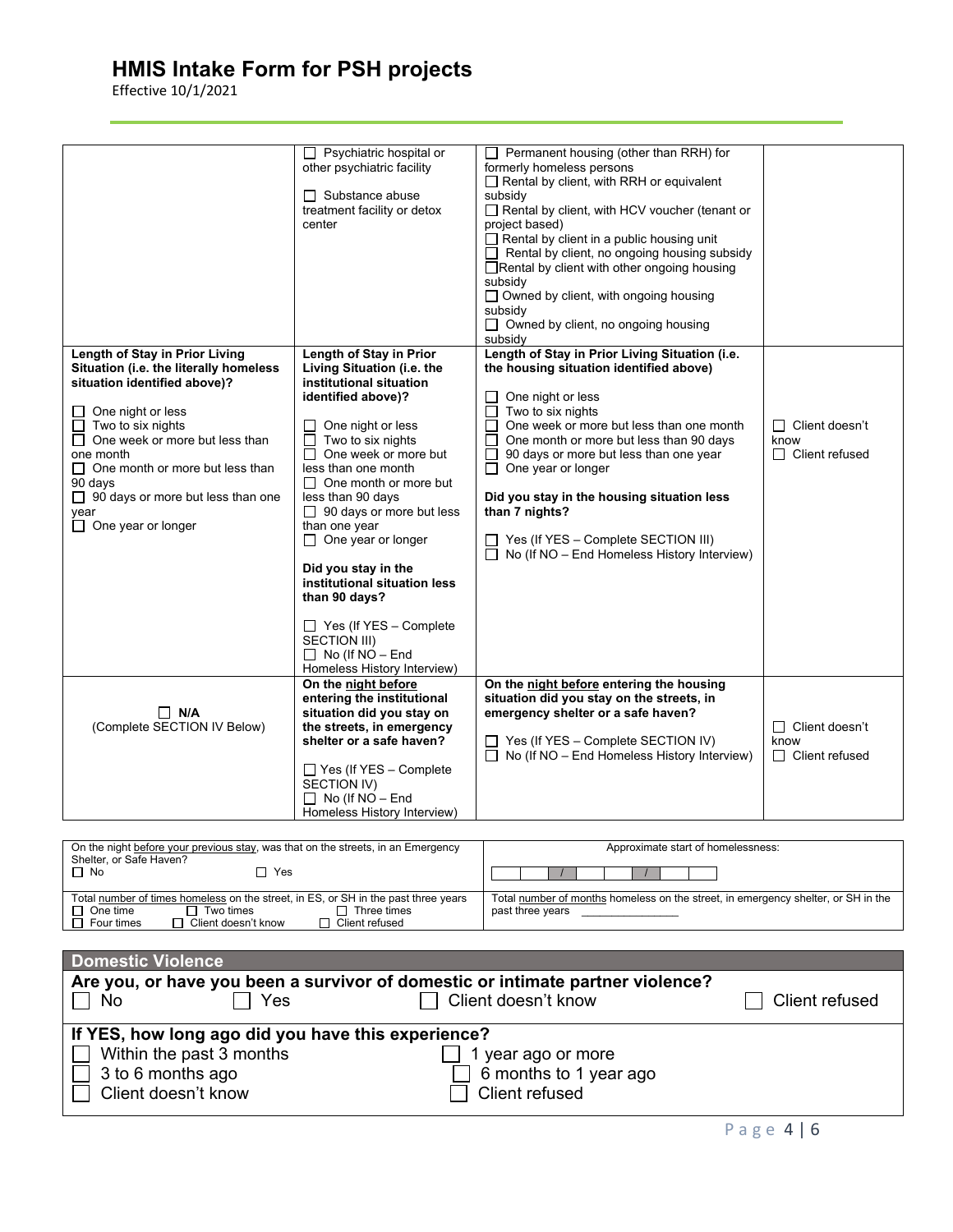| If Yes, are you currently fleeing? |                |  |
|------------------------------------|----------------|--|
|                                    |                |  |
| No                                 | Yes            |  |
| Client doesn't know                | Client refused |  |
|                                    |                |  |

| Foster Care |    | <b>Zip Code of Last Permanent Address</b> |
|-------------|----|-------------------------------------------|
| <b>Yes</b>  | No |                                           |

| In the last 2 years, have you lived anywhere     | Yes<br>No                             |  |
|--------------------------------------------------|---------------------------------------|--|
| other than this county/community?                | Client doesn't know<br>Client refused |  |
| Where did you move from?                         | A different Kentucky County           |  |
|                                                  | Another part of the US                |  |
|                                                  | Other                                 |  |
| If a different Kentucky County, please specify:  |                                       |  |
|                                                  |                                       |  |
| If Another part of the US, please specify state: |                                       |  |
|                                                  |                                       |  |
| If other location, please specify:               |                                       |  |
|                                                  |                                       |  |
| Did you have housing when you came to this       | <b>Yes</b><br><b>No</b>               |  |
| county/community?                                | Client doesn't know<br>Client refused |  |
| What is the primary reason you came to this      | Access to service and resources       |  |
| county/community?                                | Fleeing an abusive situation          |  |
|                                                  | Job Opportunities                     |  |
|                                                  | Other                                 |  |
|                                                  | Client refused                        |  |

| Client perceives their life has value and worth.                            |                     |  |
|-----------------------------------------------------------------------------|---------------------|--|
| Strongly disagree                                                           | Strongly agree      |  |
| Somewhat disagree                                                           | Client doesn't know |  |
| Neither agree nor disagree                                                  | Client refused      |  |
| Somewhat agree                                                              |                     |  |
| Client perceives they have support from others who will listen to problems. |                     |  |
| Strongly disagree                                                           | Strongly agree      |  |
| Somewhat disagree                                                           | Client doesn't know |  |
| Neither agree nor disagree                                                  | Client refused      |  |
| Somewhat agree                                                              |                     |  |
| Client perceives they have a tendency to bounce back after hard times.      |                     |  |
| Strongly disagree                                                           | Strongly agree      |  |
| Somewhat disagree                                                           | Client doesn't know |  |
| Neither agree nor disagree                                                  | Client refused      |  |
| Somewhat agree                                                              |                     |  |